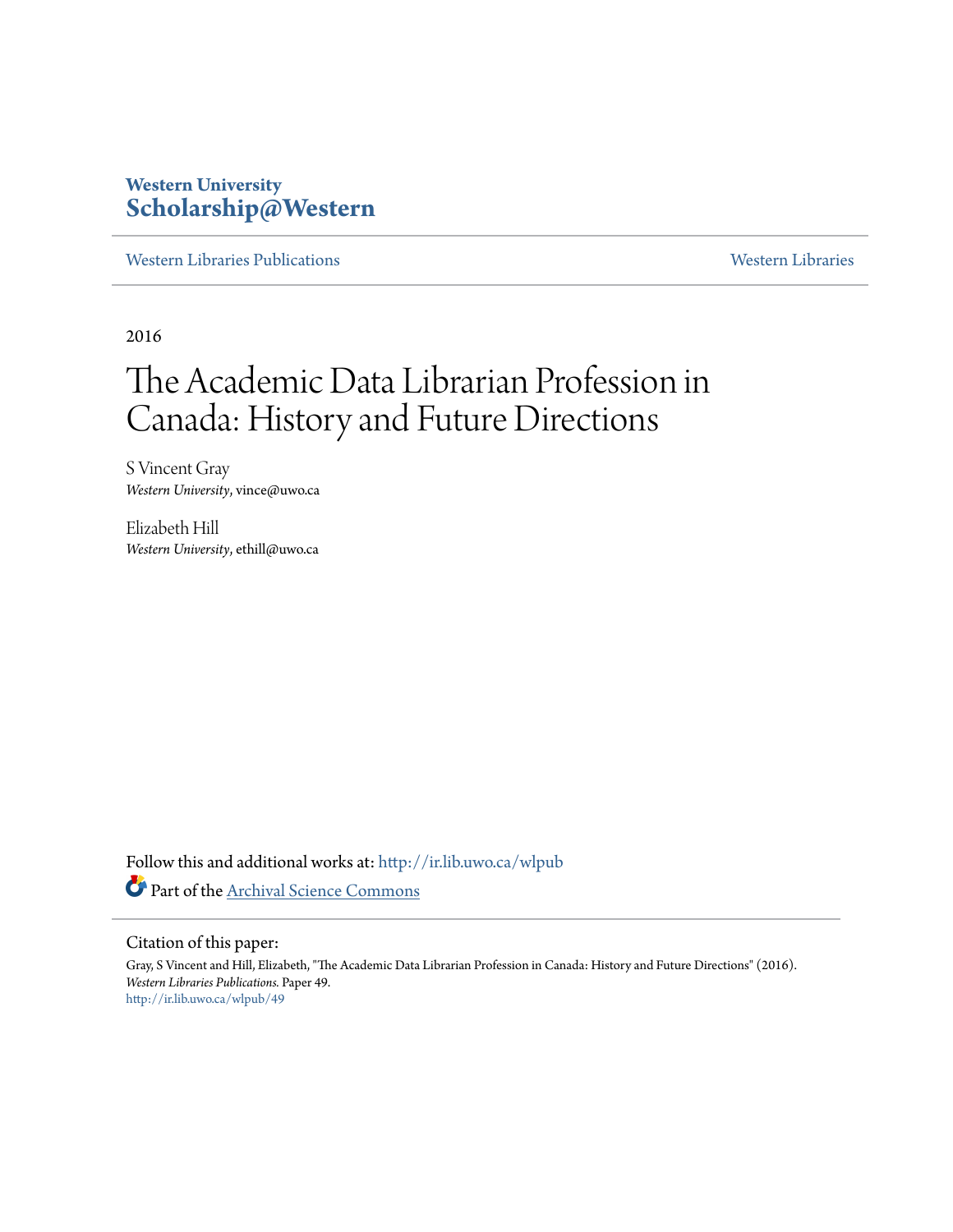

# The Academic Data Librarian Profession in Canada:

## History and Future Directions

Elizabeth Hill and Vincent Gray

FROM THE 1970S onward, Canadians have been active in developing services and establishing structures to support the dissemination of data. In recent years the academic data profession in Canada has largely developed around access to data from the national statistics agency, Statistics Canada, and around the services which have been developed to permit access to these data.† This chapter will provide a historical background for these activities and explain how current and emerging trends continue to affect the profession.

Data librarianship in Canadian universities in the 1970s and 1980s was influenced by factors similar to those in other countries. As was happening elsewhere, researchers, particularly in the social sciences, were beginning to collect and analyze machine-readable (MR) data files (MRDF)<sup>‡</sup> and to use already-collected data files as cost-effective resources for secondary analysis. Academic researchers, especially in the social sciences, increasingly looked to Statistics Canada as a source of MRDF for analysis.

#### The Development of Data Services

Initially, data services were typically located within computing centres as opposed to libraries, and librarians were seldom involved in the delivery of data. Institu-

<sup>†</sup> Western University (formerly University of Western Ontario) has been a participant in and/or developer of these services both prior and during to the tenure of the authors, who have combined for over 45 years of data experience at Western.

<sup>‡</sup> Results of surveys or censuses coded into machine-readable format such as the Social Change in Canada Survey, 1977, conducted by Institute for Behavioral Research at York University.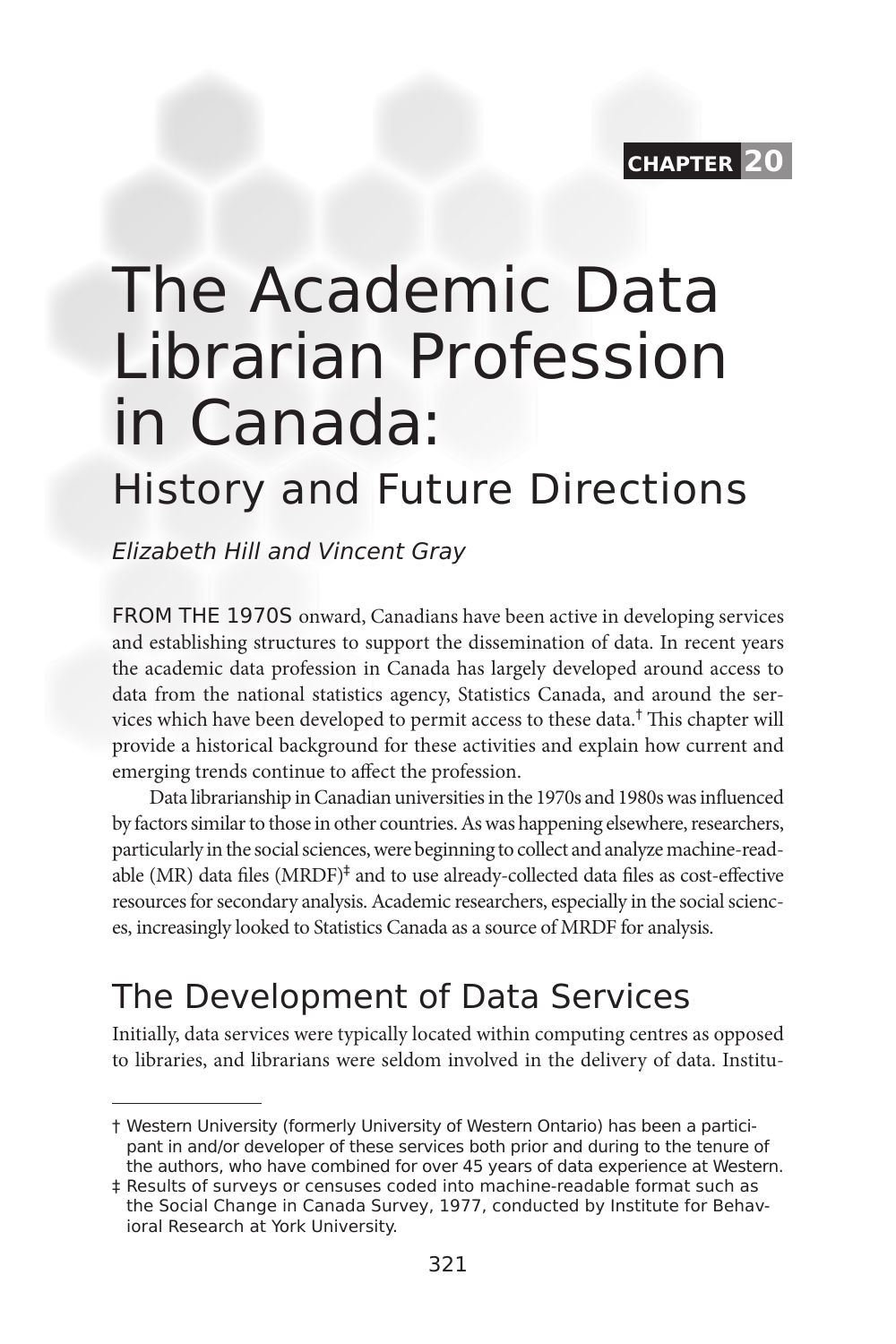tions typically chose to establish data services in pre-existing computing centres due to the cost and complexity of computers. The University of British Columbia established a Statistical Centre in 1963–1964.<sup>1</sup> Carleton University's data service, which in 2015 celebrated its 50th anniversary, was the only Canadian record in the publication *Social Science Data Archives in the United States, 1967*. Western University's data service was founded in 1972, in the Social Science Computing Laboratory (SSCL).

An article in a 1982 *Library Trends* special issue on data records that discussions began in the 1960s on how libraries or social science data archives might support data-related inquiries and provide services to support researchers.<sup>2</sup> Initially, discussions occurred within archives as libraries were not seen as logical partners, lacking the technology necessary to support statistical software programs. A second article in the same issue of *Library Trends* reported attempts to influence academic libraries to take responsibility for collections and services pertaining to data.<sup>3</sup>

The 1972 merger of the University of British Columbia's computing centre's data service into the university's library created the first Canadian library-based data service.4 Generally, however, Canadian university libraries did not see data as part of their service mandate until the mid-1980s. In a 1979 article, Slavko Manojlovich recognized the growing use of computers for data analysis and that machine-readable files from the census were becoming increasingly important to researchers.5 Canadian census data had been first released in machine-readable format with user summary tapes and public use sample tapes for the 1961 census. Manojlovich contended that the library, being the major depository of information at universities, was the logical home for MRDFs. Using a survey of Canadian government documents librarians, he found that 35 Canadian universities had census data files. Services to assist researchers with the data were found in disparate locations from university to university. Overall he recognized the need to have an information professional mediate access to MR data.

#### Locating and Providing Access to Data

The model for accessing and acquiring data during these early years was very different from today. If a researcher realized that Statistics Canada had a relevant data file, he or she might purchase it (usually for Can\$300 or less), or contact Statistics Canada staff who could, and often would, provide the data for free. Other Canadian providers included the Machine-Readable Archives (subsequently the Government Archives) Division at the National Archives, and specialized centres, such as the Health and Leisure Databank at Waterloo and survey institutes at York, Alberta and Winnipeg, which would produce print catalogues of their holdings.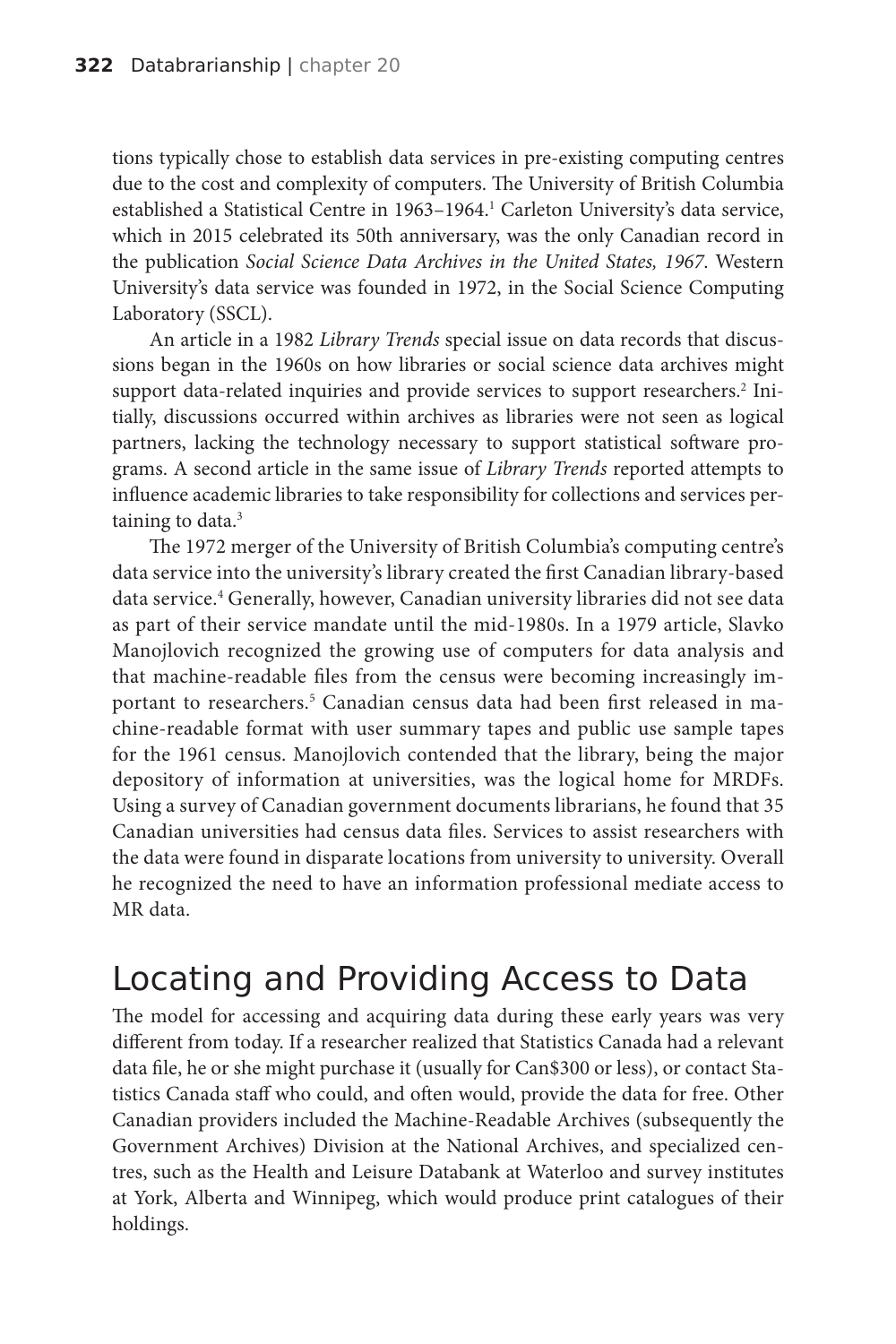Researchers usually ordered data independent of any university-wide collections policy or service point; generally, they and their graduate students would be the only users of these files, so files might be duplicated on campus when acquired by different research teams. Data files would arrive on magnetic tapes, which required computer mainframe-based tape drives to read, together with technical staff and the infrastructure to support access and analysis. The Inter-university Consortium for Political and Social Research (ICPSR) marked a contrast to the norm. As a membership-based consortium, data orders were placed through and received by the university's Official Representative.

Print publications, such as *The Machine Readable Archives Catalogue of Holdings* (1981) or word of mouth were the only ways to discover the existence of data collections. An initial Canadian union catalogue, the self-described first annual edition of the Social Science Data Inventory, was produced in 1977 by the Data Clearing House for the Social Sciences. After the release of this catalogue, the Data Clearing House abruptly closed. A subsequent chill around developing national data infrastructure has been attributed in part to this closure.6 This has been the source of much frustration for Canada's data professionals. Until the broader adoption of e-mail as an information dissemination tool, the creation of the Data Liberation Initiative (DLI), and the proliferation of web-based search tools, the landscape for finding data remained relatively unchanged. Proposals for the creation of a national data archive for Canada came to naught. Had such an agency been founded, the landscape for data discovery, sharing, and access would likely have been different.

#### Peer-Group Organizations

In the 1980s, data professionals were less likely than now to have campus colleagues who shared their experiences of supporting data. Therefore, they had to find peers from outside their institution to collaborate with or to rely upon for assistance. The International Association for Social Science Information Services and Technology (IASSIST, http://www.iassistdata.org) made up of data producers in government and academia, data librarians, administrators, and researchers, was founded to provide these support mechanisms.

The inaugural meeting which led to the development of the organization was held in Toronto in 1974 concurrent with the 1974 World Sociology Congress.<sup>7</sup> The aim was to use the meeting to "bring issues of common interests to a joint gathering of social science researchers and data service providers."8 The eighteen members of the first IASSIST Steering Committee represented twelve different countries. Their initial objectives were laid out and their activities were planned in the structure of action groups, including data organization and management, data archive development, data documentation, classification, process-produced data, and data acquisition. The leaders of the IASSIST committees realized that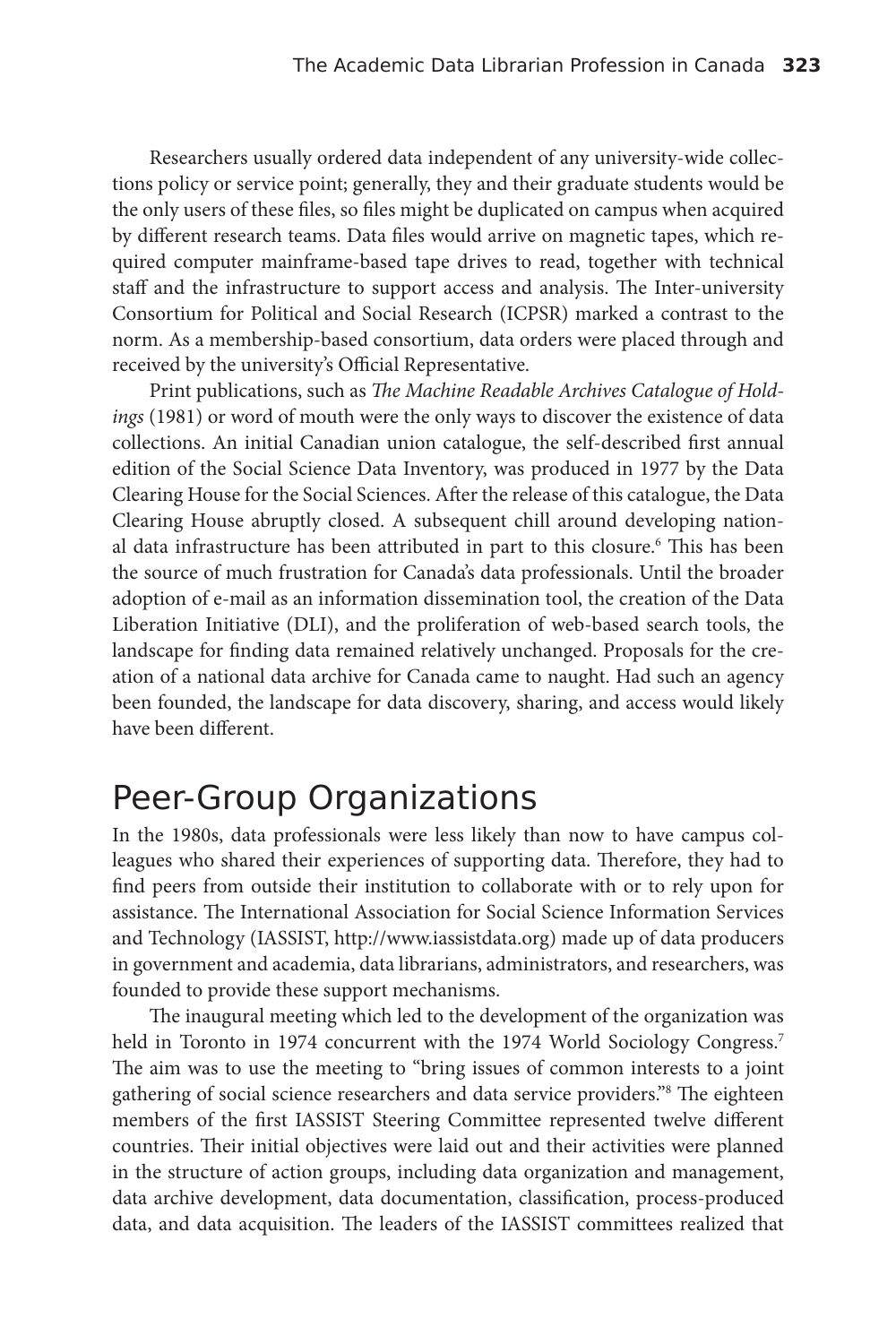standards were required for citing, formatting, cataloguing and referencing data files. Perhaps the best-known product of these groups was the *Working Manual for Cataloging Machine-Readable Data Files*, prepared by Sue A. Dodd, the U.S. chair of the Classification Action Group.9

During the inaugural meetings, Canada was represented by members from the academic community, the Public Archives of Canada, and Statistics Canada. The third IASSIST newsletter included reports of action groups on cataloguing and citation and on standards for data documentation, and a report describing a *Guide to Providing Social Science Data Services* presented at the May 1977 IASSIST conference in Toronto.10 IASSIST has continued to influence the international profession of data librarians, researchers and producers for four decades with Canadian data librarians making significant national and international contributions to the organization.

The Inter-university Consortium for Political and Social Research **(**ICPSR), founded in 1962 at the University of Michigan, has long been linked with IAS-SIST. For example, one of ICPSR's earliest employees became the first president of IASSIST in 1976. ICPSR was created to make datasets available for reuse. The concept of reusing data, rather than the files being proprietary, was a foundational shift that led to the need to have data professionals at campuses who could serve to provide access to these products, technical expertise, and guidance. As described on the ICPSR website:

> The impulse [of ICPSR] to break with proprietary tradition was both strange and much welcomed in the social scientific community. In hindsight, we can think of this data sharing motive as a prerequisite of the "scientific ethic" of verification, replication, and validation. In the early 1960s, though, the concept of giving access to all interested scholars to one's basic (micro) data was so foreign as to be considered "revolutionary" …likened to a violation of basic economic precepts: data were the scientist's capital, and "they weren't about to share their capital."11

ICPSR has been an influential organization in the development of data professionals and data librarians in Canada. Two ICPSR membership consortia, CAP-PUL and OCUL/CREPUQ, represent 34 Canadian universities.12 The twelve-person ICPSR Council includes two Canadian representatives. Canadians have participated in its educational program through courses and webinars in such topics as data curation and management, the ICPSR Summer Program, Official Representative Meetings, and mailing lists. ICPSR has served as a model and exemplar over the years for data service and delivery, and as a participant in and advocate of new projects such as the development of the Data Documentation Initiative.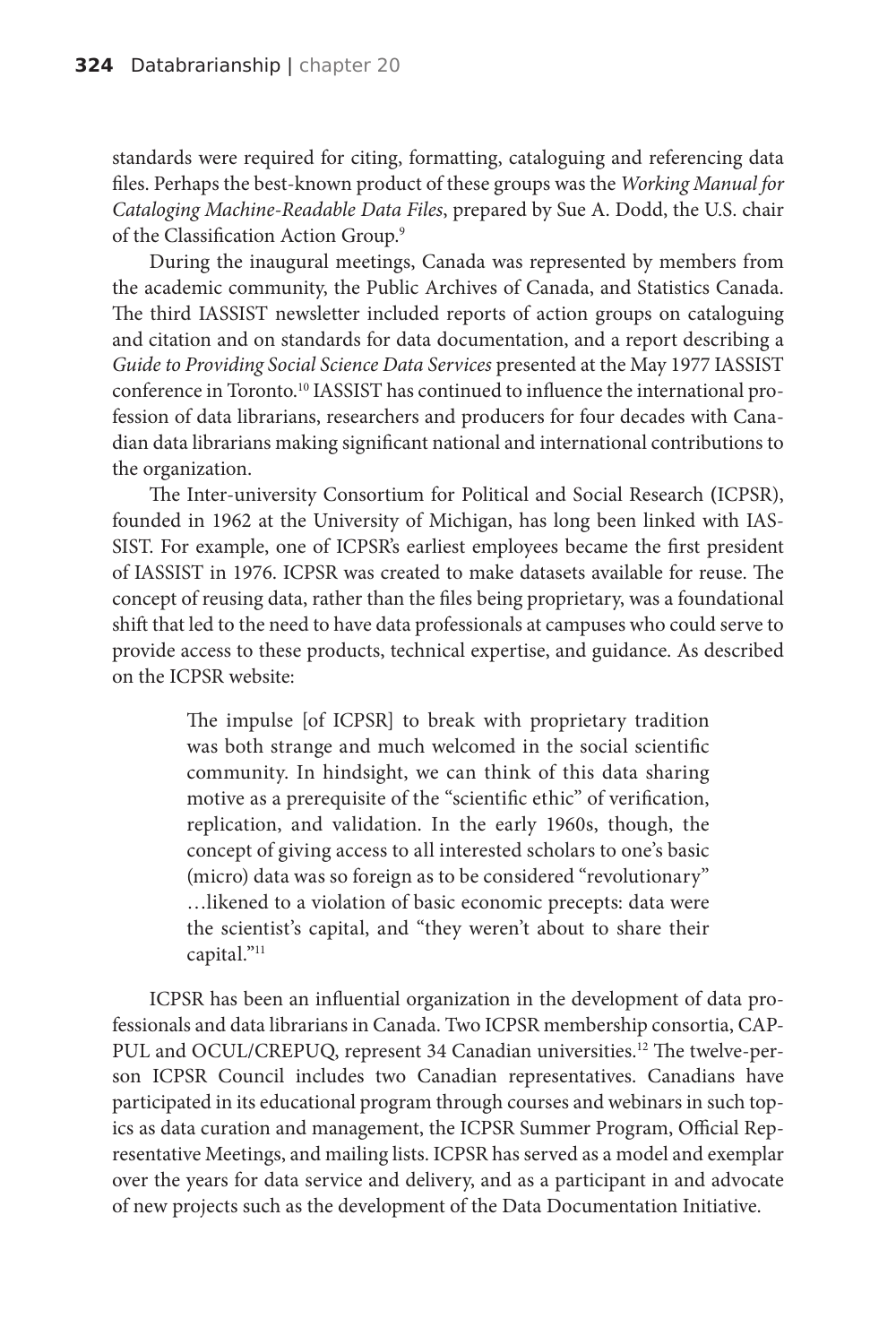#### Impetus for Change within Canada

While Canadian data centres were still few in number and benefiting from organizations such as IASSIST and ICPSR, the academic community faced an unexpected crisis in November, 1984. Canada's Progressive Conservative government announced plans to cancel the quinquennial (1986) census. Less than a month later, the census was reinstated, but under a cost-recovery model unlike anything before in Canada.13 In 1988, Statistics Canada announced the pricing model for census data. Western had purchased approximately 35 summary files (roughly 65 tables), and the three public use microdata files (PUMFs) from the 1981 Census for approximately Can\$5,000. For the 1986 Census, fewer tables would be available, each file would contain one table only, all three PUMFs were not expected, and the cost would be approximately Can\$110,000. The same scenario was taking place across Canada, as researchers began to realize the impossibility of affording to work with the Census. Institutions that had previously purchased census data realized that they would be unable to afford holdings comparable to 1981; therefore, a solution was needed to support academic research in Canada.

Laine Ruus had recently established a data library in Canada's largest university, the University of Toronto (UofT). Ruus proposed to the directors of the Canadian Association of Research Libraries/Association des bibliothèques de recherche du Canada (CARL/ABRC) that a consortium of its members be formed to purchase a single copy of all public 1986 Census data. UofT would undertake to copy and disseminate the files to each member of the consortium. Twenty-five<sup>14</sup> CARL institutions agreed to participate, although few were currently providing data services.15 Without warning, librarians who knew nothing about data would be called upon by their institutions to provide access to and support for data.

"What do I do with this magnetic tape, and with what's on it?" was a question that began to echo throughout CARL/ABRC consortium member institutions. The most frequently designated individual to take on the role of data support was the government documents librarian, well-versed in print materials but frequently unaware of and ambivalent toward machine-readable data and their support. In 1988, at the Washington IASSIST meeting, Canadian attendees developed the idea of forming the Canadian Association of Public Data Users (CAPDU), an association whose objectives, were "to secure and promote efficient access to and use of public data in computer-readable form."16 This objective meant training the trainers: experienced librarians within data centres undertook to train data neophytes, whether one-on-one or through conferences and meetings. Laine Ruus and Wendy Watkins (Carleton University's data professional) were fundamental in developing these early training programs. Beginning with rather informal gatherings of colleagues from across Canada, they developed into formal meetings held in conjunction with the Association of Learned Societies in Canada or IASSIST.17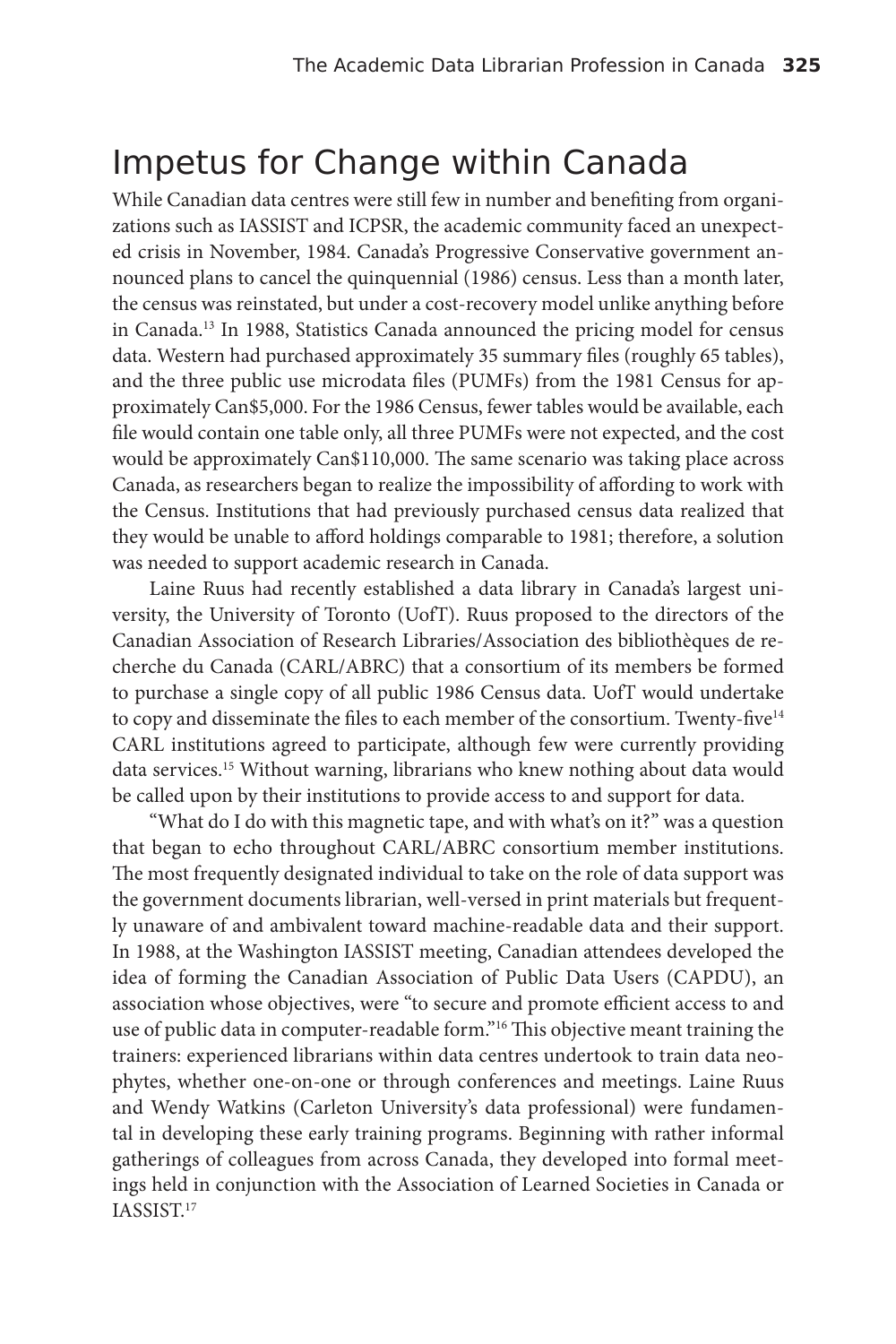CAPDU meetings provided the first extensive Canada-specific data training on Canadian files. CAPDU was strictly a volunteer organization: web server space, mailing list management, conference coordination, preservation of records, and other resources were (and remain) at the mercy of those able to provide them. CAPDU's importance in providing training in the early years of the expansion of data services in Canadian libraries cannot be underestimated.

Having established a consortium to acquire data from the 1986 Census, and with the cost-recovery model in place at Statistics Canada, the inevitable next step was to establish additional consortia for surveys such as the General Social Surveys of Canada, the Aboriginal Peoples' Survey, and the Health and Activity Limitation Survey. A second and larger CARL/CREPUQ consortium formed for the 1991 Census, again ramping up training needs. Ultimately, the term "consortium" became a problematic word among the data community in Canada.<sup>18</sup> Whether a file would be included in a consortium, what the cost for the particular consortium might be, and the time and effort involved creating the consortium all contributed to making the availability of data unpredictable and unequal across the country's academic institutions. Something better was needed to provide more equal access to data at a price that might be both predicted and budgeted year over year.

#### The Data Liberation Initiative

The scope of this paper is insufficient to describe the establishment of the Data Liberation Initiative.19 After tremendous effort by Ernie Boyko of Statistics Canada and Wendy Watkins of Carleton University, and community buy-in on various levels (government, Statistics Canada, research councils and universities), a fiveyear pilot project was launched in January 1996. Over 50 Canadian universities joined this project, paying a subscription fee for access to Statistics Canada data including microdata files and aggregated data products.

Immediate and ongoing training was needed to make librarians aware of the range of data provided in the DLI collection, to justify the membership cost, and to provide basic instructions to members who had not participated in the CARL Consortia. Again, institutions were calling upon untrained librarians to act as the local official contact for the DLI and as the hub through which Statistics Canada data would be provided on campus. Individual institutions had to determine the level of service that they might offer. The most basic service was to download data files from Statistics Canada and to provide them directly to users, while at the high end an institution might maintain a statistical support centre and operate a local online data retrieval system. To help new staff learn the tricks of the trade, the DLI's External Advisory Committee (EAC) established an Education Committee to report to the EAC. The Education Committee initiated and has in the years since continued to conduct annual training in each of the four regions of Canada. It established the practice of conducting "boot camps" for new data providers,<sup>20</sup>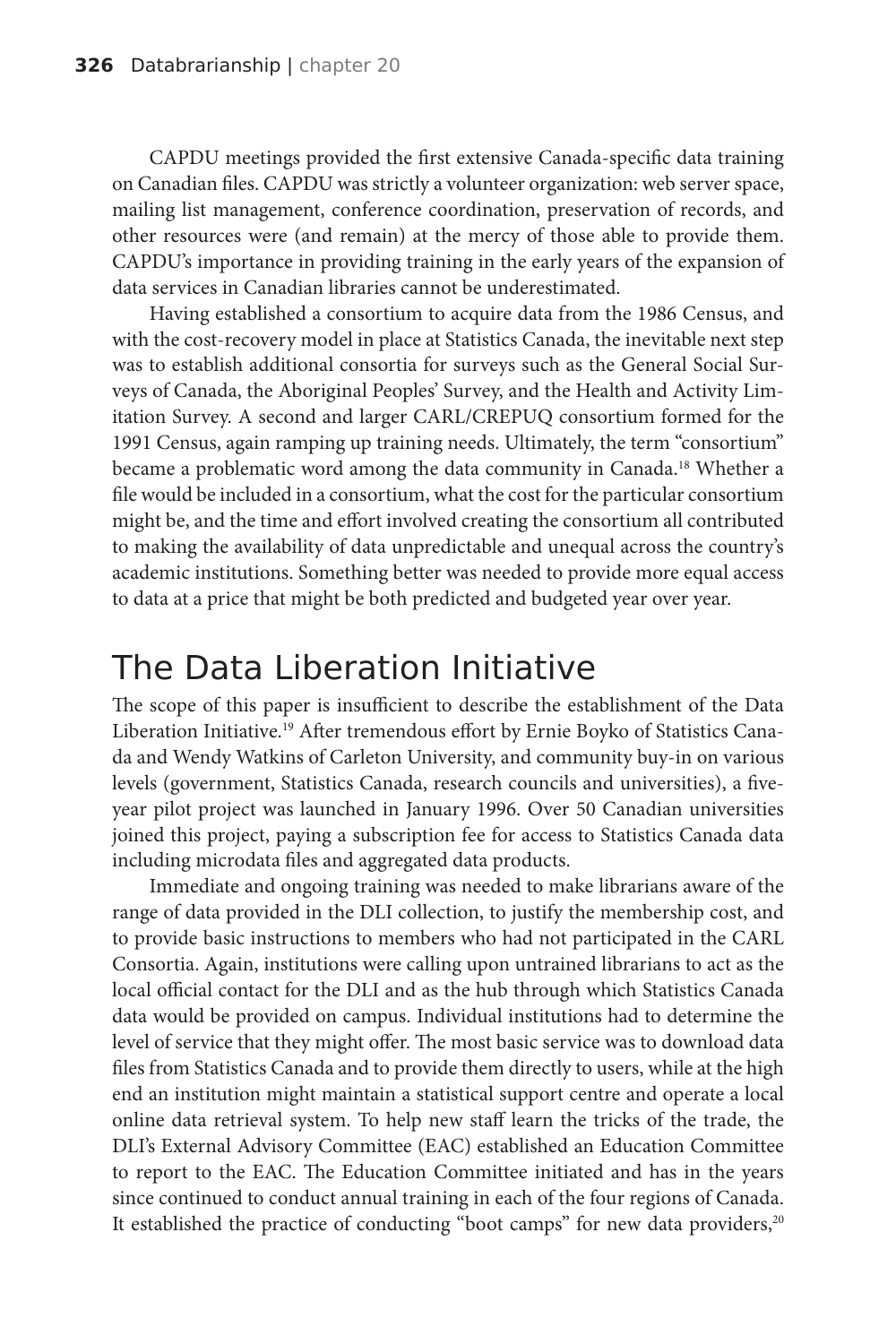and developed a first version of what has developed into the *DLI Survival Guide.*<sup>21</sup> On a regular basis the regions have gathered together for national training sessions, with members learning from each other and making useful contacts with colleagues from across the country. These training sessions continue to showcase the *DLI Survival Guide* and highlight the type of data service that might be established at an institution.<sup>22</sup>

For the period from 1996 through 2007, training was generally offered to data librarians at regional and national DLI training sessions and at CAPDU meetings. An institution's DLI fees paid for one representative's travel to a DLI training session, and it became more difficult for data specialists to justify additional travel expenses for separate CAPDU meetings; consequently, CAPDU meetings came to be held in conjunction with DLI training.

### The DLI Training Repository

DLI training, delivered by data professionals from DLI-member institutions and by Statistics Canada subject matter experts, is conducted regionally rather than nationally in three out of four years, and topics vary. The Education Committee recognized the need to provide access to the content of all training sessions, and established a training repository (https://cudo.carleton.ca/collection/dli). This repository contains PowerPoint slides, PDFs, and exercises for approximately 500 sessions that have been delivered at DLI training in the period 1997 to 2015. The repository is accessible by anyone interested in learning more about Canadian data or tools and tricks of the trade, and it is well-used: "in 2014, there were 1,676 sessions of the repository which accounted for 7,867 page views."<sup>23</sup>

At many institutions a single professional still provides data support, often devoting only a fraction of his/her time to data. The level of service delivered is impacted by local technical support, skill sets of staff members, and administrative support at the institutional level.<sup>24</sup> For these solo service providers, attending IASSIST, ICPSR or Canadian data meetings provides an essential opportunity to network, to share strategies for providing access to data files, and to consider possibilities for service expansion. Through these various training opportunities, data librarians learn techniques and tricks which they can take back to their local institutions to share with their colleagues and broaden the data culture.

#### Creation of Online Data Delivery Systems

From the late 1980s into the 2000s, a number of Canadian institutions with technical support teams and experience in data developed tools for delivering data files to users' desktops. In most cases, these systems were developed at in-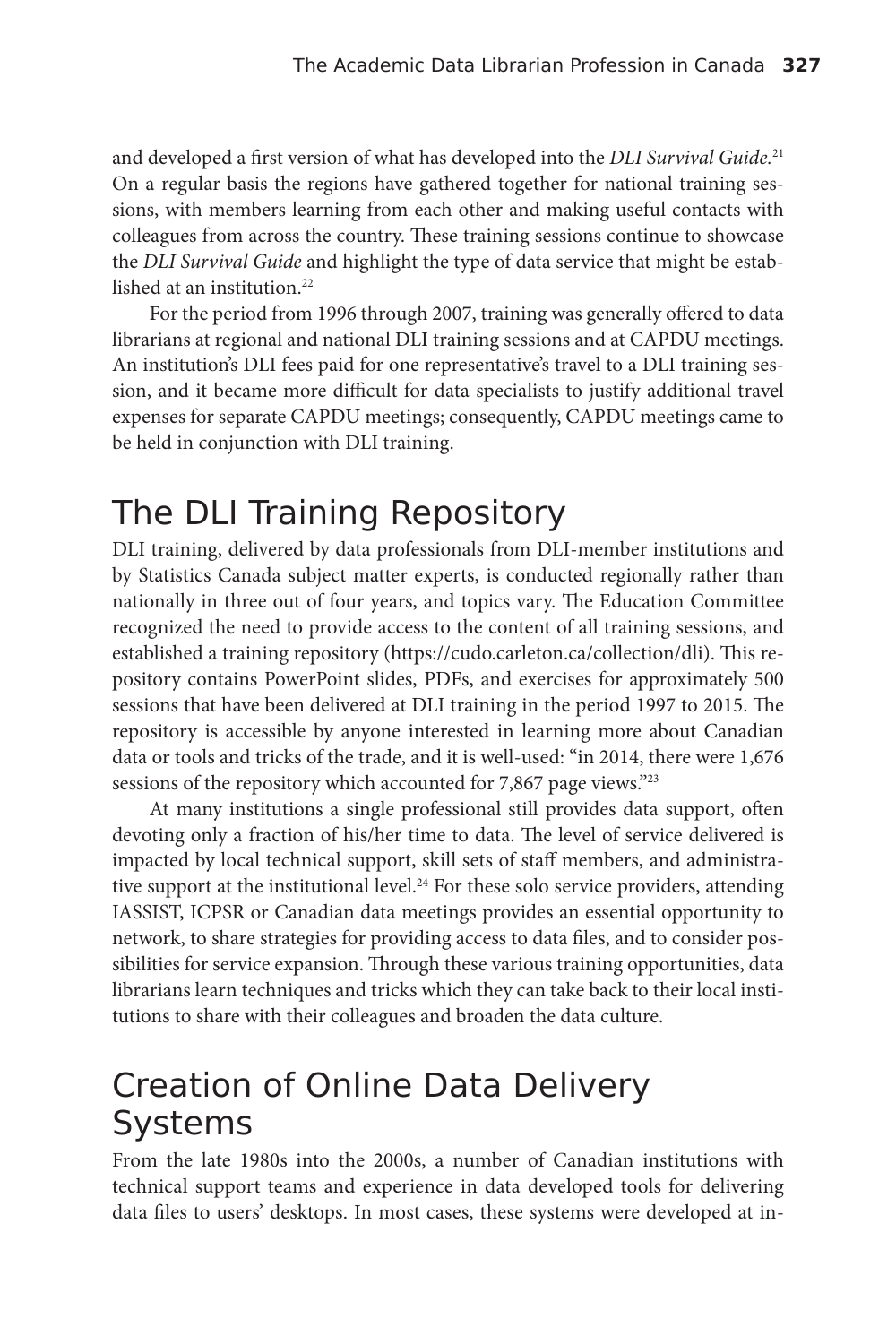stitutions where the data service was integrated with computing support. Some systems (e.g., Queen's QWIFS and the Tri-University Groups system) were developed on top of commercial statistical software packages. Others, such as Calgary's LANDRU, UBC's ISLAND, and CREPUQ's Sherlock, were hybrid systems delivering data and statistics. UofT deployed Berkeley's Survey Documentation and Analysis software (SDA). Western's data delivery underwent a number of changes. An early 1980's Cyber computer-based tape delivery system served as the back end of a VAX Fortran-based Network Data Library System (1986). The metadata entered there was transformed into static web pages for the web-based Internet Data Library System (IDLS, 1995). IDLS Version 2 used metadata transferred from IDLS into a searchable database to drive a new web-based system (2001). Finally, elements of IDLS Version 2 and Sherlock were integrated to create the bilingual Equinox Data Delivery System (2009). New data librarians typically received initiation in these various data delivery tools at DLI (or CAPDU) training sessions. Institutions without extensive local technical support could use these tools to access data, since the DLI license agreement allowed them to partner with other institutions to deliver data. It has become the norm to collaborate with peers from other institutions or to piggyback on services developed by other institutions.

For example, the Computing in the Humanities and Social Sciences (CHASS) unit at the University of Toronto obtains data from providers and creates an interface to those data that are offered to other institutions on a subscription basis. Universities across Canada may subscribe to one or more services from CHASS, the most popular being CANSIM (Statistics Canada's time-series database) and the Census Analyzer (a common interface to Canadian geographically-based census aggregated data). Other than CHASS, the system which enjoyed the largest adoption among other institutions were the UWO-based Internet Data Library System and its successor Equinox, which delivered microdata, aggregated data, and geospatial layers to users' desktops. As the DDI standard has spread, the Ontario Council of University Libraries (OCUL) deployed a Nesstar-based DDI-compliant system, <odesi> (http:// odesi.ca), launched in 2008 as a common platform to deliver data to all Ontario universities. OCUL also launched a geospatial complement to data delivery, the Scholars Geoportal, in 2012. Coincidental to the retirement of the Equinox Data Delivery System in academic year 2014/2015, <odesi> enjoyed a surge in subscriptions from non-Ontario universities. Even more recently, in 2015, Statistics Canada launched two services, a Nesstar service that disseminates microdata to DLI users, and a Beyond 20/20 Web Data Server delivers aggregated data and geospatial files.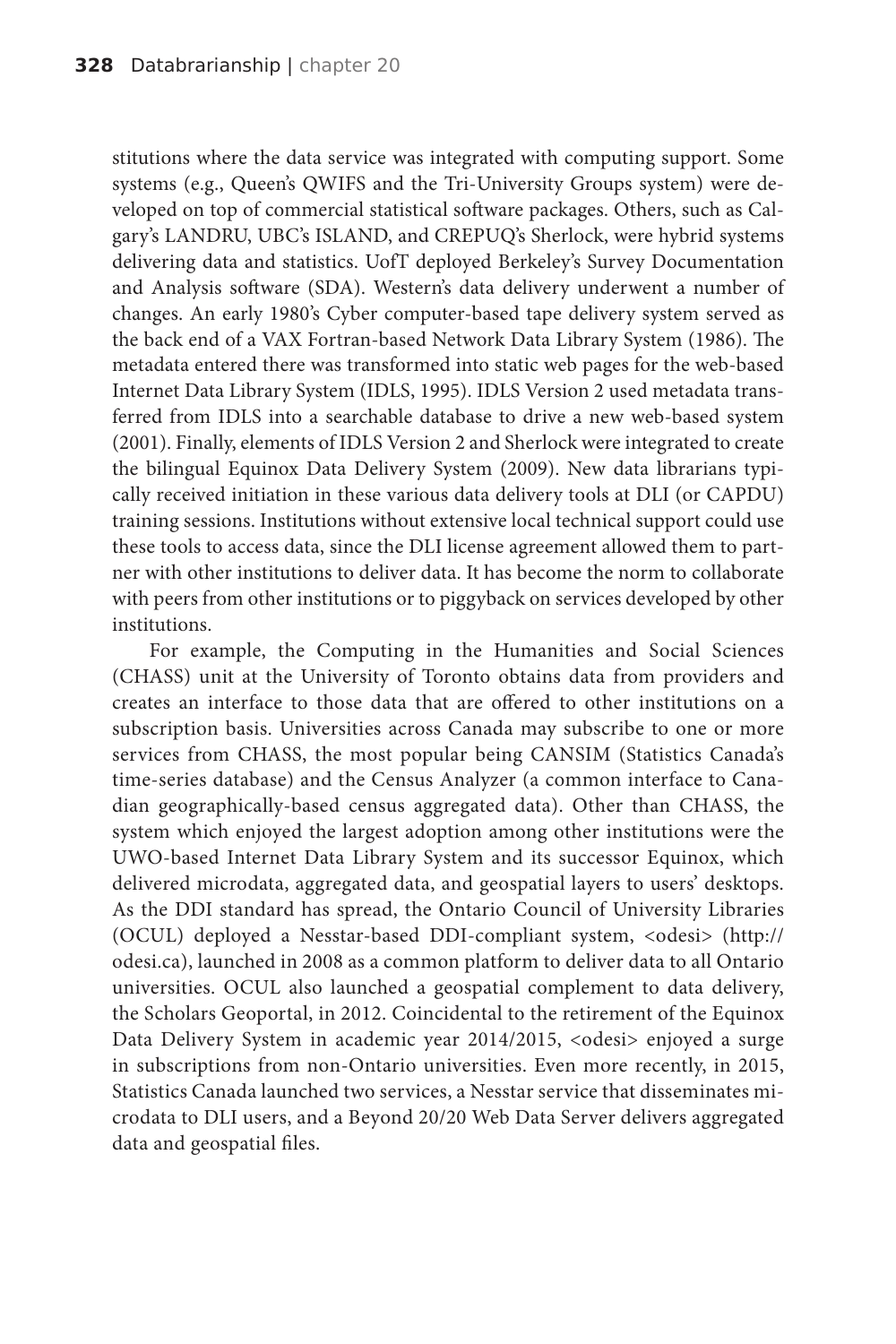#### Broadening the Data Community

As more Canadian institutions subscribed to or hosted a user-friendly data delivery service, the number of librarians and library staff who were providing reference service for using data files grew.† Training opportunities for staff could be provided at local institutions as peer training or at regional or national DLI training events. Other specialized training opportunities became available, such as an OCUL-sponsored two-day workshop on using DDI, and a three-day True North Science Boot Camp for Librarians focused on research data management in the sciences (https://truenorth2015.ok.ubc.ca/). In 2007, the University of Alberta Data Library launched the Winter Institute on Statistical Literacy for Librarians (WISLL), a workshop for librarians aimed at training them to a basic understanding of statistical concepts and support.<sup>25</sup> This training series has been an annual event since 2007, attended by librarians from across Canada, including public service librarians as well as data professionals.

#### Access to Confidential Data

While the Data Liberation Initiative was providing access to microdata and to aggregated data, higher-level researchers continued to need access to non-anonymized data from Statistics Canada to do more robust analysis or to look at variables not included on the public files. To support this research, "in 1998, the Canadian Initiative on Social Statistics … [recommended] the creation of research facilities to give academic researchers improved access to Statistics Canada's microdata files."26 Support from the Canada Foundation for Innovation (CFI) and the Canadian Institutes of Health Research, as well as local institutional support, has resulted in the establishment of 26 Research Data Centres (RDC) or RDC branches at universities across Canada.<sup>27</sup> The RDC program provides access to non-anonymized files to authorized users within a secure environment. Access to the RDC network is governed by a rigorous project approval process, which includes a police background check of the applicants for access. All analysis of RDC datasets is conducted within a secure data enclave constructed and paid for by the hosting university. An onsite Statistics Canada employee reviews researchers' analysis to ensure no breaches of confidentiality.

In 2012 Statistics Canada launched the subscription-based Real Time Remote Access (RTRA) program as a complement to and partial substitute for establishing a RDC.<sup>28</sup> It offers simpler and faster project approval process, but provides less

<sup>†</sup> Although there are only 79 DLI institutions, messages to the DLI mailing list today are sent to 323 recipients. As a further example of the broadening of data responsibilities, from discussions with Walter Giesbrecht, and looking at the ads, York University advertisements for reference librarians now generally include a preference for experience with data.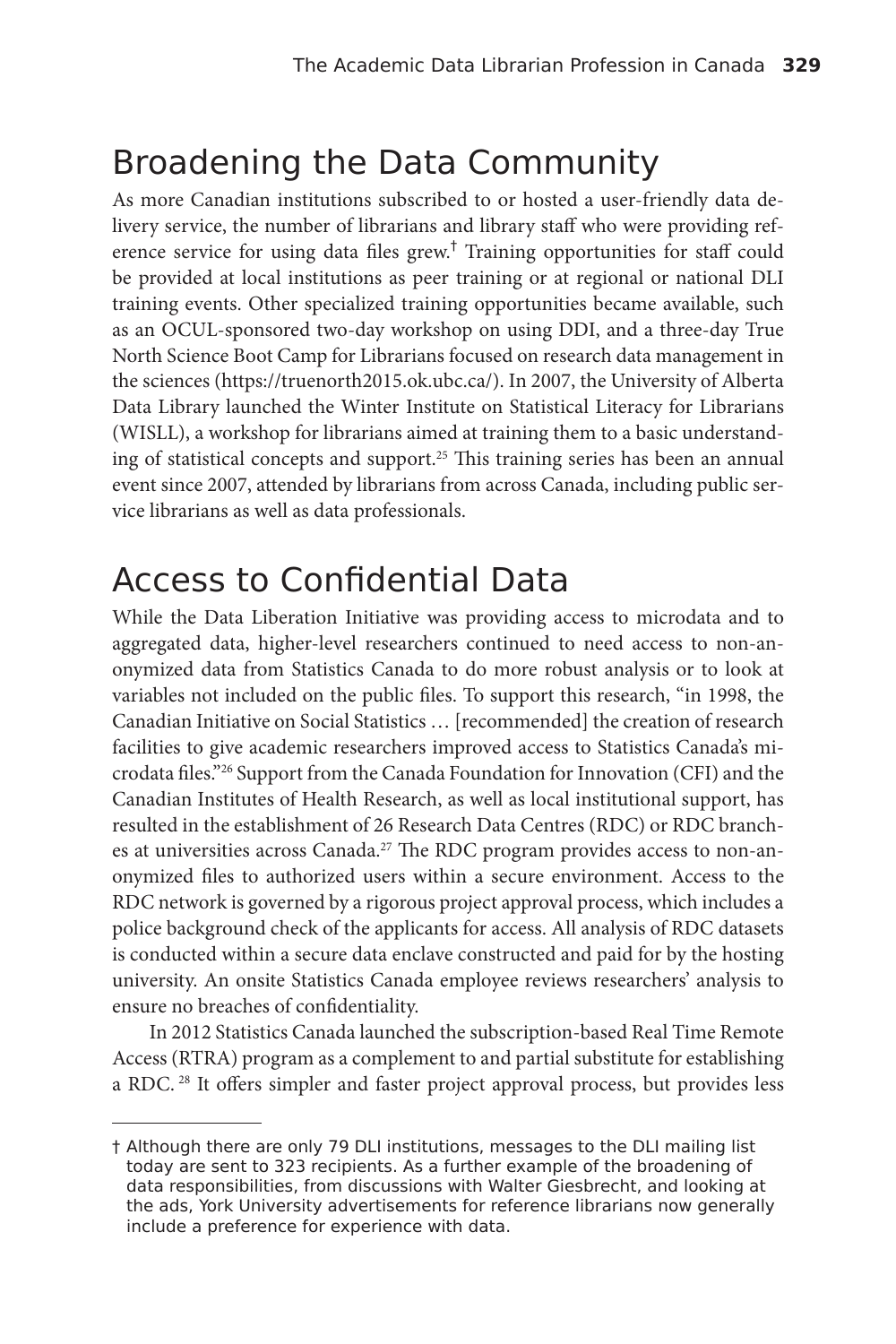robust access to the data because hands-on access to the data is not provided. Instead, a user sends a SAS syntax file to Statistics Canada, where it is executed. The descriptive statistics created by the analysis are automatically checked for confidentiality and are returned to the user if no breach of confidentiality is found.

The data librarian faces challenges in supporting users who wish to use secure data through either system. RTRA requires the use of SAS, a statistical programming language that is not customarily used by librarians. With either RTRA or the RDC, librarians face barriers in knowing what is contained in the system; while the survey questionnaires are publicly available, no variable-level search tool exists to quickly or easily identify files of interest to researchers.

A concern that has been voiced by data librarians since the launch of the RDC program was a fear that the number of PUMFs produced for the DLI program would be reduced since they are relatively costly to create, and since "real" researchers could use the files in the RDCs. That concern has been magnified by the deployment of RTRA and by budget cuts undergone by Statistics Canada. To some extent this fear has been realized, as a number of files (e.g., Longitudinal Survey of Immigrants to Canada, Community Noise and Health Study, Maternity Experiences Survey) have never been provided to the DLI community as public use files.

Given that Statistics Canada surveys may be released in any, all, or none of these forms, data librarians must be aware of the existence and availability of data and statistics at all levels in order to direct users to the most appropriate resource. The table below is based on the one contained in the current DLI Survival Guide, with the addition of the Real Time Remote Access Service.<sup>29</sup> It shows the Statistics Canada services with which a data librarian should be acquainted.

| Table 20.1. Data Librarian Continuum of Access. (Reprinted with<br>permission from DLI Survival Guide) |                                                    |                                            |                                  |                              |                                                               |                             |
|--------------------------------------------------------------------------------------------------------|----------------------------------------------------|--------------------------------------------|----------------------------------|------------------------------|---------------------------------------------------------------|-----------------------------|
|                                                                                                        | $\rightarrow$ Restricted Data<br>Open Statistics + |                                            |                                  |                              |                                                               |                             |
| Service                                                                                                | <b>Statistics</b><br>Canada<br>Website             | Depository<br>Services<br>Program<br>(DSP) | Data<br>Liberation<br>Initiative | Custom<br><b>Tabulations</b> | Real Time<br>Remote<br>Access and<br>Remote Job<br>Submission | Research<br>Data<br>Centres |

As the number of Statistics Canada's services increase, the need for a common search tool for these services becomes more critical. Librarians need to find the most appropriate information for users and should not omit any service from consideration, whether through neglect, oversight, or lack of familiarity. A common search tool should be made available to end users and the public in reflection of the government's move toward open data, to provide them with self-mediated access to information. They then can approach their libraries knowing what they wish to use and receive instruction in how to use it.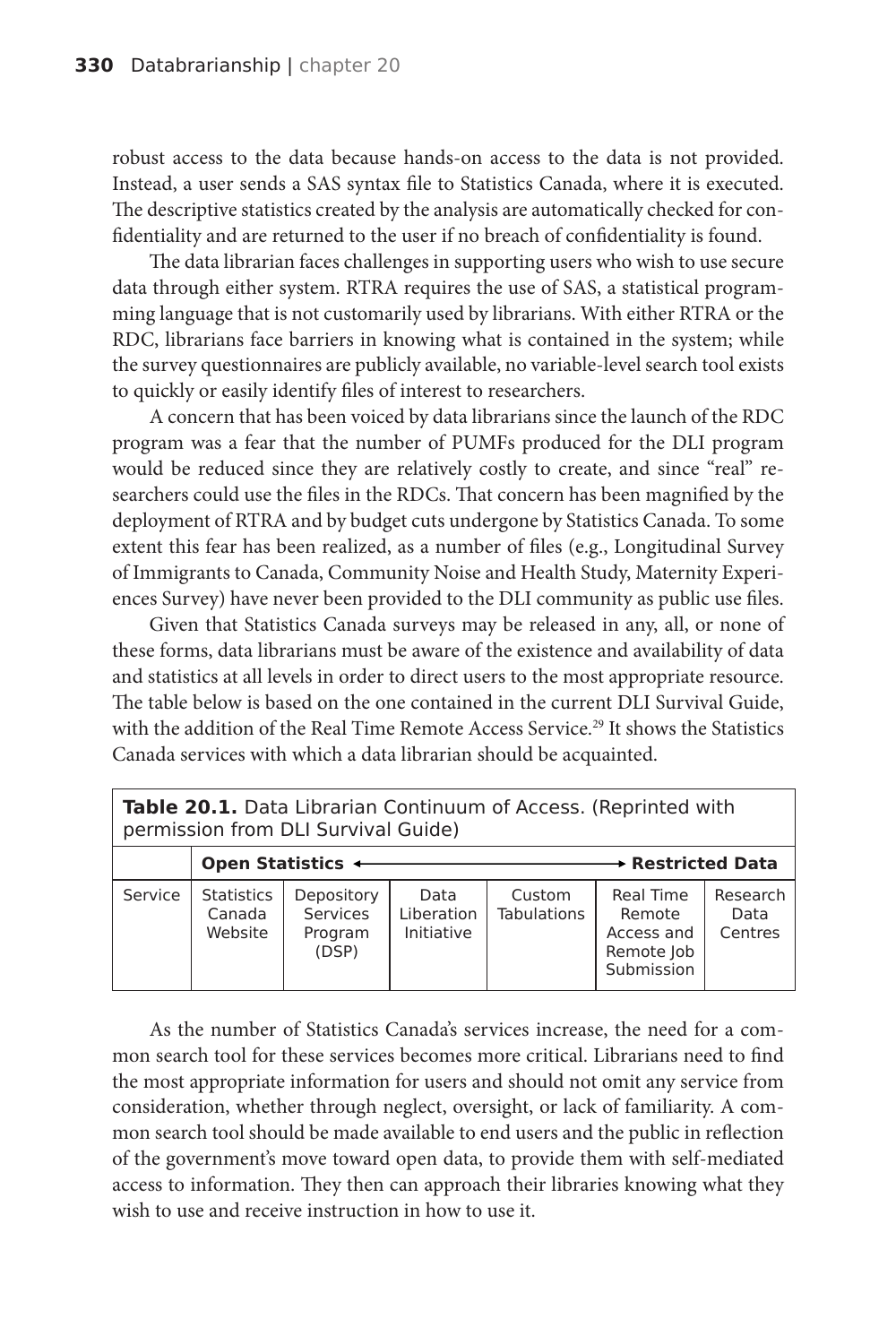#### Reflections on Opportunities and Challenges

Canada's academic sector has responded to many challenges around the delivery of data and of training. In this section, we speculate on issues that academic data librarians will likely face in the future. Canada's municipal, provincial and federal governments are increasingly embracing the open data movement and creating their own data catalogues and search engines.<sup>30</sup> While many more data files become available, finding them and determining their comparability will prove to be an issue that confronts us. Additionally, government open data sites are not always maintaining preservation copies of data files: the Government of Canada site indicates that you may "search open data that is relevant to Canadians,"31 but what is relevant to Canadians may not be the same as what is relevant to Canadian researchers interested in tracking phenomena over time. Data librarians and researchers will need to try to influence government policy to ensure that data are not lost when overwritten by new, "more relevant" versions of the same measures.

Canadian academic funding agencies are moving along similar paths. On February 27, 2015, a new open access policy for research was announced: "all peer-reviewed journal publications funded by one of the three federal granting agencies to be freely available online within 12 months."<sup>32</sup> However, this policy does not require "NSERC or SSHRC grant recipients to make their data openly accessible or archived at this time."<sup>33</sup> It refers users to the SSHRC Research Data Archiving Policy, which encourages users to deposit data within two years of a project's completion,<sup>34</sup> but this recommendation has in the past been largely ignored by researchers, as there is no enforcement or follow-up.

On July 17, 2015, a long-awaited *Tri-Agency Statement on Principles on Digital Data Management* was released in draft form for feedback.35 The draft declares that "data management planning is necessary at all stages of the research project lifecycle, from design and inception to completion."36 It proposes responsibilities for researchers, research communities, research institutions, and research funders. Academic institutions and librarians are charged with responsibilities, including providing access to "repositories … that securely preserve, curate, and provide continued access to research data," providing researchers with "guidance to properly manage their data," and to "promote the importance of data management."<sup>37</sup>

As in the past, institutions will rely on collaborative efforts or borrowing from the work of others. The CARL Portage project to develop a community of practice for research data management in Libraries is the leading example, which deployed the Data Management Plan Builder created by the University of Alberta nationally as DMP Assistant (https://portagenetwork.ca/). Providing RDM services entails activities not currently undertaken at many Canadian universities, such as ensuring file integrity and migration from software platforms or storage media. Best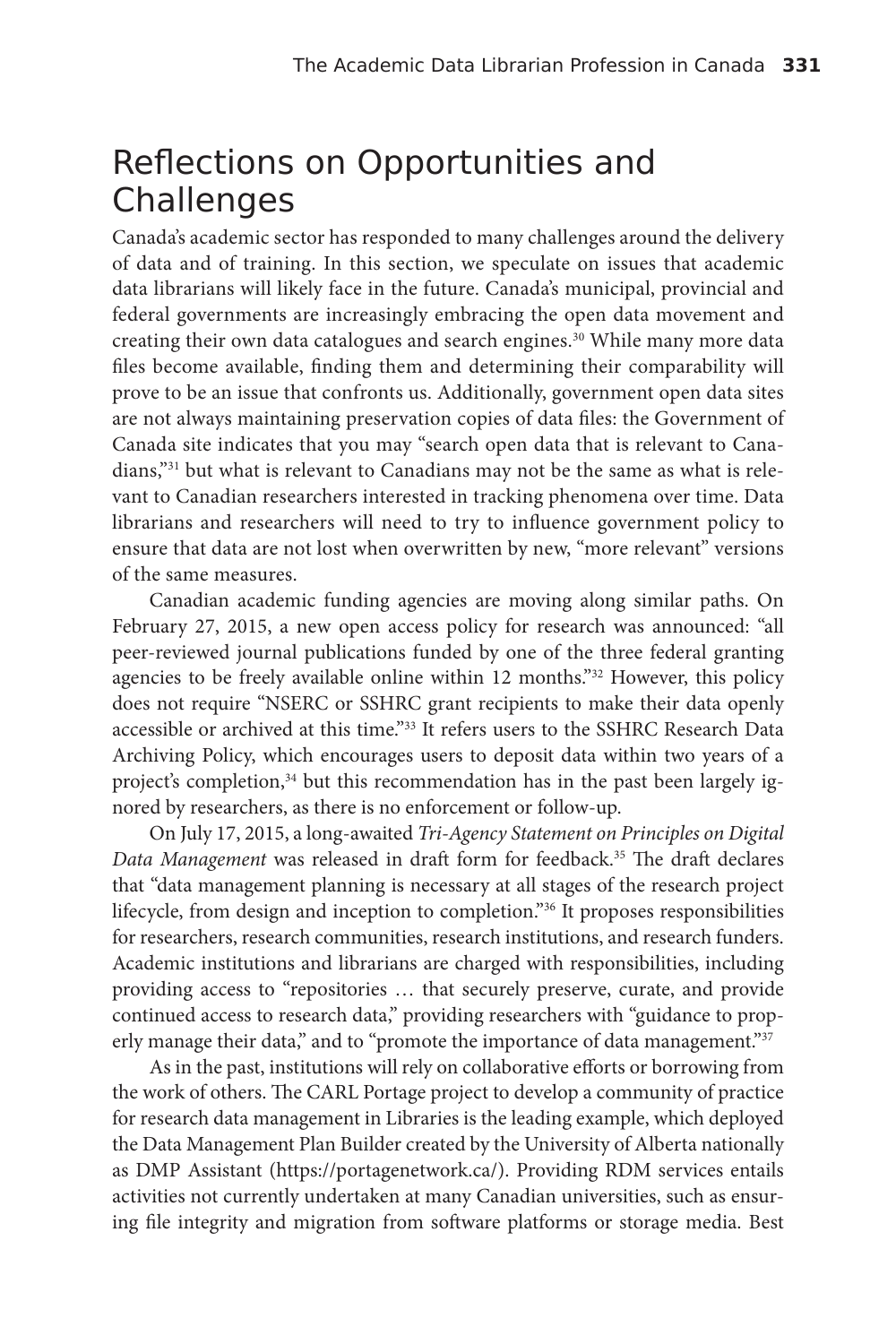practices will need to be established and shared should these support tasks devolve upon data librarians and other public service librarians.

Unless we wish to rely on Google as the default global search engine for Canadian data, an agency will need to develop a comprehensive search engine for data or for data depositories.† This will become even more important as RDM becomes the norm within Canadian universities and research is deposited for long-term access into more and varied repositories.

Canadian data librarians must remain vocal and informed defenders of the Public-Use Microdata Files (PUMF) program at Statistics Canada because PUMFs are the key tool for training users of the future. We need to advocate for the creation of a centre of excellence for the creation of PUMFs within Statistics Canada to improve their quality and documentation, speed their creation, and reduce the cost of creation. DLI contacts echoed this concern at the National DLI Training Day in 2014 by calling on the DLI to initiate a system of quality control for SPSS data set descriptions before distributing them to the user community.

In addition, Canada's academic data librarians were active in the campaign to reinstate the mandatory long form census, which was canceled for the 2011 cycle. On November 5, 2015, the community rejoiced, as the newly elected government reinstated that program in time for the 2016 cycle, and has promised autonomy from ministerial interference for Statistics Canada.

IASSIST was founded in 1974 to address data organization and management, data archive development, data documentation, classification, process-produced data, and data acquisition. As shown in this chapter, Canadian data librarians have been responsive to changes in the data environment in Canada, developing, using and promoting collaborative tools, and developing and delivering training programs to their colleagues. Consequently, today's data librarians have access to many more tools and support for their activities than in the pre-DLI era. However, the issues around which IASSIST was found continue to face the data librarian in Canada and abroad.‡

<sup>†</sup> An international database similar to OpenDOAR (the Directory of Open Access Repositories, http://www.opendoar.org/) would be ideal.

<sup>‡</sup> Maps showing the expansion of Canadian data services are available on the companion web site, http://databrarianship.wordpress.com/ The authors offer our thanks to Christine Homuth and Brent Larue, of the Western Map and Data Centre, for their advice in preparing maps showing the expansion of Canadian data services. Thanks are also due to the DLI staff, particularly Renée Rocan, who located a spreadsheet that allowed us to map the DLI program membership in 2002 and 2015. Finally, we thank the Canadian Association of Research Libraries' Manager of Administration and Programs, Katherine McColgan, for delving through CARL's records to give us a list of the institutions that participated in the two census consortia.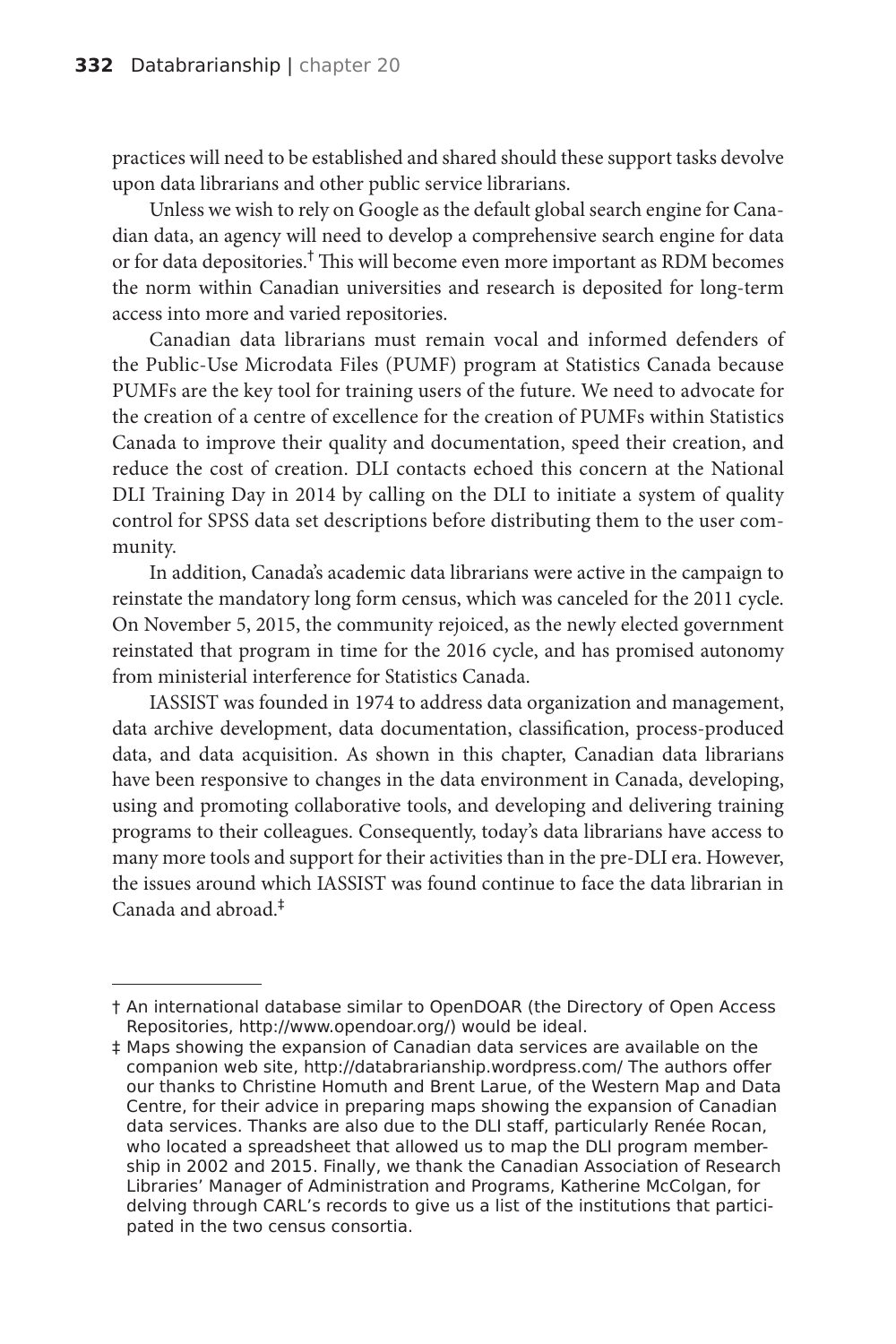- 1. Laine Ruus, "The University of British Columbia Data Library: An Overview," *Library Trends* 30, no. 3 (Winter 1982): 397.
- 2. Barton Clark, "Social Science Data Archives and Libraries: A View to the Future," *Library Trends* 30, no. 3 (Winter 1982): 505.
- 3. Laine Ruus, "Training of Data Services Professionals: Past, Present and Future," *Library Trends* 30, no. 3 (Winter 1982): 456.
- 4. Ruus, "The University of British Columbia Data Library," 398.
- 5. Slavko Manojlovich, "A Library-based Reference Service for Machine-Readable Census Data: The Canadian Experience." *IASSIST Newsletter* 3, no. 3 (1979): 55–64.
- 6. Chuck Humphrey, Preserving Research Data in Canada: The Long Tale of Data Blog, accessed April 24, 2015, http://preservingresearchdataincanada.net/tag/data-clearing-house-for-the-social-sciences/
- 7. Margaret O'Neill Adams, "The Origins and Early Years of IASSIST." *IASSIST Quarterly* 30, no. 3 (2006): 5–13. http://www.iassistdata.org/downloads/iqvol303adams.pdf.
- 8. Ibid., 7.
- 9. Ibid., 11.
- 10. "Report of the Joint Canadian-United States Action Groups on Classification," *IASSIST Newsletter* 1, no. 3 (1977): 8–9; "Standards for Data Documentation," *IASSIST Newsletter*, 1, no. 3 (1977): 22; "Organization of Data Archives," *IASSIST Newsletter*, 1, no. 3 (1977): 23.
- 11. Erik W. Austin, *ICPSR: The Founding and Early Years*, accessed May 21, 2015 http://www.icpsr. umich.edu/icpsrweb/content/membership/history/early-years.html.
- 12. Queen's and UBC were listed in ICPSR's *Annual Report* for 1964–65; Western in the 1965–66 issue. Thanks to Mary Vardigan at ICPSR for tracking down this information for us.
- 13. Bill Curry, "Census Debate is Nothing New," *The Globe and Mail*, August 16, 2010, accessed April 26, 2015 http://www.theglobeandmail.com/news/politics/census-debate-is-nothing-new/ article1377285/.
- 14. The figure of twenty-five is drawn from Laine Ruus, "Semi-permeable boundaries among institutions: The Canadian Scene(s)," (presentation at the *International Association for Social Science Information Services & Technology*, Tampere, Finland, 2009), http://www.fsd.uta.fi/iassist2009/ presentations/A2\_Ruus.ppt.
- 15. Ernie Boyko and Wendy Watkins, "The Canadian Data Liberation Initiative: An Idea worth Considering?" *International Household Survey Network Working Paper No.006*, November 2011, accessed April 29, 2015 http://www.ihsn.org/home/sites/default/files/resources/IHSN-WP006. pdf; Chuck Humphrey, "Collaborative Training in Statistical and Data Library Services," *Resource Sharing & Information Networks*, 18, no. 1–2 (2005):170, doi: 10.1300/J121v18n01\_13.
- 16. Canadian Association of Public Data Users, *By-Laws*, accessed April 29, 2015 http://equinox. uwo.ca/capdu/CAPDU\_by-laws.html.
- 17. Canadian Association of Public Data Users, *Meetings*, accessed April 29, 2015 http://equinox. uwo.ca/capdu/CAPDU\_meetings.html.
- 18. Ernie Boyko and Wendy Watkins, "Data Liberation in 2004: How Did We Get Here?" (presentation at the *Data Liberation Initiative* Regional Training, Ontario, Canada, 2004), http://hdl. handle.net/1873/232.
- 19. For a thorough history of the development of the DLI, see Boyko and Watkins, "The Canadian Data Liberation Initiative. An Idea worth Considering?"
- 20. Boyko and Watkins, "The Canadian Data Liberation Initiative. An Idea worth Considering"*?*, 6.
- 21. Data Liberation Initiative Education Committee, *DLI Survival Guide*, last modified December 1, 2015 http://www.statcan.gc.ca/eng/dli/guide/toc/3000279.
- 22. Vince Gray, "Levels of Service," (presentation at the *Data Liberation Initiative* Regional Training, Ontario, Canada, 2004), https://cudo.carleton.ca/collection/dli/search/levels%20of%20service; Laine Ruus, "User Services in a Data Library," *IASSIST Newsletter* 4, no. 2 (1980), 29–33.